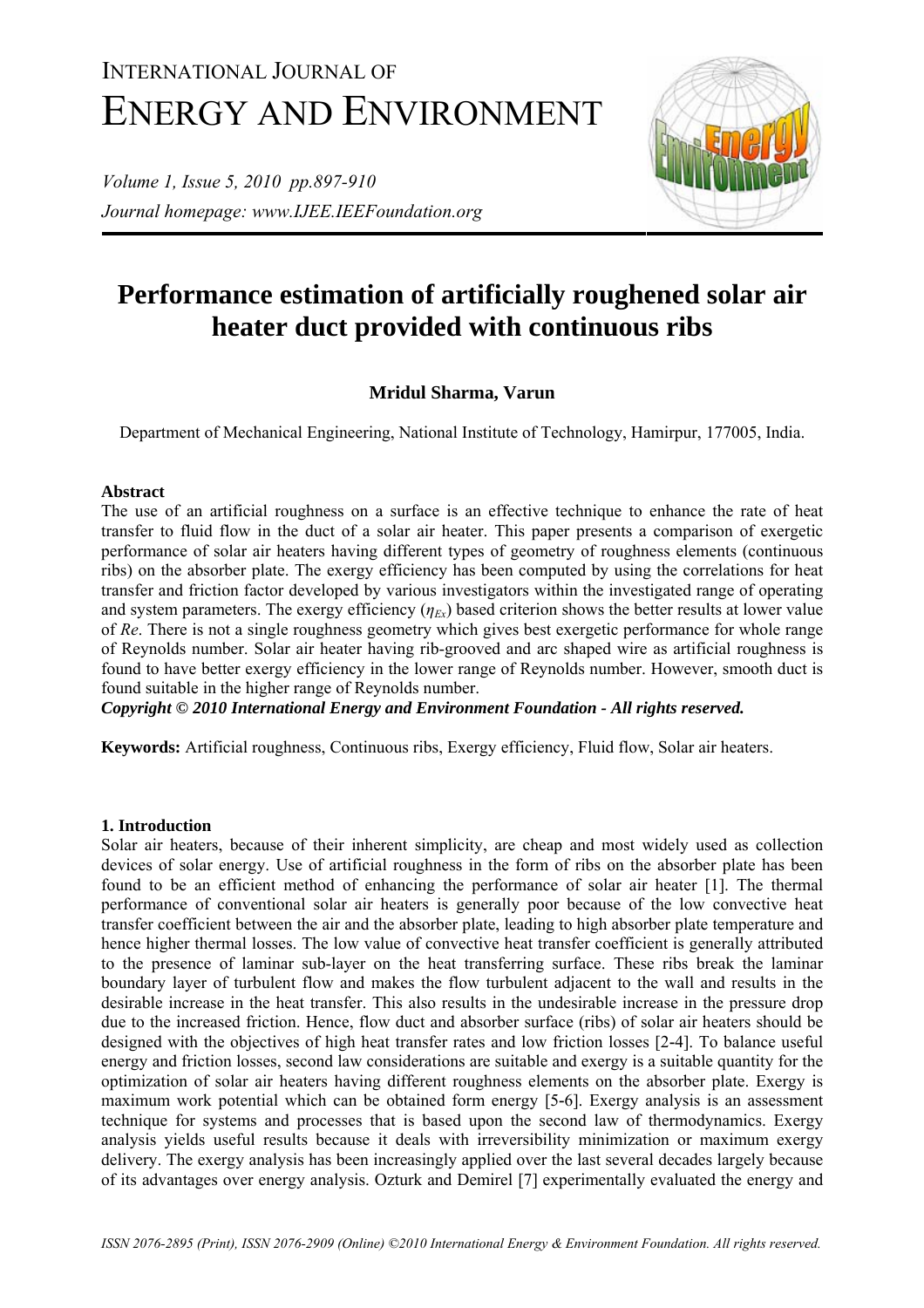exergy efficiencies of the thermal performance of a solar air heater having its flow channel packed with Raschig rings. Geng et al. [8] experimentally evaluated the exergy analysis of solar water heating system and compare the energy and exergy efficiencies. Kurtbas and Durmus [9] experimentally evaluated the energy efficiency, friction factor and dimensionless exergy loss of a solar air heater having five solar sub-collectors of same length and width arranged in series in a common case for various values of Reynolds number. In this paper, an exergy analysis has been done to carry out the performance evaluation of solar air heater having continuous rib as a roughness element on the absorber plate.

#### **2. Literature review**

The use of an artificial roughness on the underside of the absorber plate is an effective technique to enhance the rate of heat transfer to fluid flow in a solar air heater. The geometry of artificial roughness is to be such that it should break the laminar sub-layer for augmenting the heat transfer, and the core flow should not be unduly disturbed to limit the increase in friction losses. In case of solar air heaters, rib type roughness has been investigated mostly. The ribs can be continuous (full) or discrete (broken) depending on whether complete rib or the ribs in pieces are placed on the absorber plate. The shape of the rib can be rectangular, circular, wedge, chamfered and orientation of the ribs can be as transverse, inclined and Vshaped. Many investigators analyzed various roughness geometry and developed the correlations of the heat transfer coefficient and friction factor. Webb et al. [10] developed heat transfer and friction correlations for turbulent flow in tubes having repeated rib roughness. Han et al. [11] investigated the rib roughened surface for effects of rib shape, angle of attack, spacing and pitch to height ratio. They developed the correlation for friction factor and heat transfer. Prasad and Saini [3] investigated the effect of relative roughness height and relative roughness pitch on heat transfer and friction factor. They developed the relations to calculate the average friction factor and Stanton number for artificial roughness of absorber plate by small diameter protrusion wire. It has been observed that increase in the relative roughness height results in decrease of the rate of heat transfer enhancement although the rate of increase of friction factor increases. Increase in the relative roughness pitch results in a decrease in the rate of both heat transfer and friction factor. Gupta et al. [12] investigated the effect of relative roughness height, angle of attack and Reynolds number on heat transfer and friction factor in rectangular duct having circular wire ribs on the absorber plate. The correlations were developed for Nusselt number and friction factor in terms of system and operating parameters. They found that the maximum heat transfer coefficient and friction factor were found at an angle of attack 60° and 70° in the range of parameters investigated. They also carried out the thermo-hydraulic performance in terms of effective efficiency of solar air heater with rib roughened surface by using heat transfer and friction factor correlation developed by them. Saini and Saini [13] investigated the effect of expanded metal mesh geometry as artificial roughness, and developed the correlations for Nusselt number and friction factor. The effect of expanded metal mesh geometry on the heat transfer coefficient and friction factor has been investigated. Verma and Prasad [14] developed the heat transfer and friction factor correlation for roughness elements consisting of small diameter wires, and evaluated the thermo-hydraulic performance. Bhagoria et al. [4] performed experiments to determine the effect of relative roughness pitch, relative roughness height and wedge angle on the heat transfer and friction factor in a solar air heater roughened duct having wedge shaped rib roughness. The presence of ribs yields Nusselt number up to 2.4 times while the friction factor rises up to 5.3 times as compared to smooth duct in the range of parameters investigated. A maximum enhancement in heat transfer was obtained at a wedge angle of about 10°. The heat transfer was found maximum for a relative roughness pitch of about 7.57. Jaurker et al. [15] experimentally investigated the heat transfer and friction factor characteristics of rib-grooved artificial roughness on one broad wall. They carried out the thermo-hydraulic performance analysis of air duct and concluded that rib-grooved arrangement is better than rib only. The effect of relative roughness pitch, relative roughness height and relative groove position on the heat transfer coefficient and friction factor studied. They found that the maximum heat transfer was obtained for a relative roughness pitch of about 6. The optimum condition for heat transfer was found at a groove position to pitch ratio of 0.4. Saini and Saini [16] developed the correlations for Nusselt number and friction factor having arc shaped wire type roughness on the absorber plate. They found that there is considerable enhancement in heat transfer coefficient is achieved by providing arcshape parallel geometry as artificial roughness with solar air heater duct. The maximum enhancement in Nusselt number has been obtained as 3.80 times corresponding the relative arc angle of 0.3333 at relative roughness height of 0.0422. However, the increment in friction factor corresponding to these parameters has been observed 1.75 times only. Varun et al. [17] developed the correlations for Nusselt number and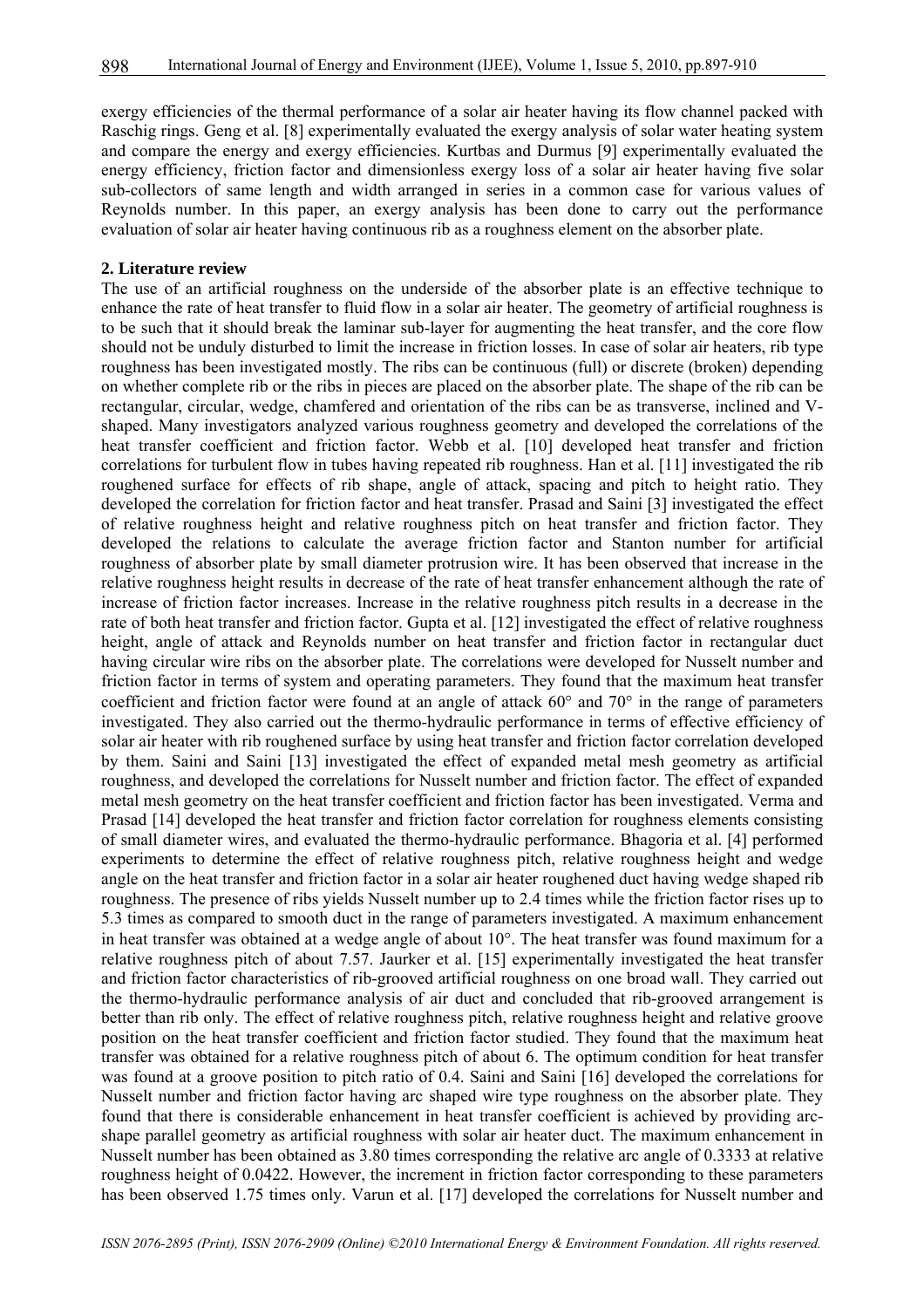friction factor for roughness elements consisting of combination of inclined as well as transverse ribs on the absorber plate and evaluated the thermal performance. The experimental investigation encompassed the Reynolds number ranges from 2000 to 14,000, relative roughness pitch as 3-8 and relative roughness height of 0.03. The effects of these parameters on the heat transfer coefficient and friction factor were discussed. Similar investigations for heat transfer and fluid flow characteristics have been carried out by Karwa et al. [18] for chamfered rib; Momin et al. [19] for V-Shaped rib; Muluwork et al. [20] for V-Shaped staggered discrete rib; Layek et al. [21] for chamfered rib-groove roughness. Mittal et al. [22] evaluated and compared the effective efficiency of solar air heaters having different roughness geometry on absorber plate, for a fixed set of parameters. They plotted the variation of effective efficiency with Reynolds number for smooth absorber plate, as well as roughened absorber plate solar air heaters for different relative roughness height. It is evident that various investigators have developed correlations for heat transfer and friction factor for solar air heater ducts having artificial roughness of different geometries. Several researchers carried out the effective efficiency evaluation, but the exergy based performance evaluation of solar air heater duct having continuous ribs as artificial roughness on absorber plate has not been reported so far.

#### **3. Modeling of solar air heater**

The exergetic performance analysis for various continuous ribs on the absorber plate has been carried out. The schematic diagram of the ribs has been shown in Figure 1. The collector under consideration consists of a flat glass cover, an absorber plate which is artificially roughened and a well insulated parallel bottom plate forming a passage through which the air to be heated flows. The rate of useful thermal energy may be obtained from the equation [12]:

$$
Q_u = F'[I(\tau\alpha) - U_L(T_o - T_i)/2]A_p
$$
\n
$$
(1)
$$

where  $Q_u$  is the useful heat gain (W), *F'* is the collector efficiency factor, *I* is the irradiance (W.m<sup>-2</sup>), ( $\tau \alpha$ ) is the transmittance-absorptance product for absorber cover combination,  $U_L$  is the overall loss coefficient (W.m<sup>-2</sup>.K<sup>-1</sup>),  $A_P$  is the area of absorber plate (m<sup>2</sup>), *T* is the temperature (K) and the subscripts (*i*) and (*o*) are the inlet and outlet respectively.

$$
F = [h/(h + U_L)] \tag{2}
$$

where *h* is the convective heat transfer coefficient  $(W.m<sup>-2</sup>, K<sup>-1</sup>)$ . The rate of useful thermal energy gain in a roughened solar air heater may also be calculated from the following equations:

$$
Q_u = h A_p (T_{pm} - T_{fm})
$$
\n<sup>(3)</sup>

where *T* is the temperature  $(K)$  and the subscripts  $(pm)$  and  $(fm)$  are the mean plate and mean fluid respectively.

$$
Q_u = mc_p \left( T_o - T_i \right) \tag{4}
$$

where *m* is the mass flow rate (kg.s<sup>-1</sup>),  $c_p$  is the heat capacity of the fluid (kJ.kg<sup>-1</sup>.K<sup>-1</sup>).

Considering solar air heater (Figure 2) as a control volume, the law of exergy balance [5] for this control volume can be written as:

$$
Ex_i + Ex_{c,s} + Ex_w = Ex_o + IR
$$
\n<sup>(5)</sup>

where  $Ex_i$  is exergy associated with mass flow of collector fluid entering the control volume  $(J.s^{-1})$ ;  $Ex_0$ is exergy associated with mass flow rate leaving the control volume (J.s<sup>-1</sup>);  $Ex_{c,s} = IA_p \psi$  [23] is exergy of solar radiation falling on glass cover  $(J.s^{-1})$ , where  $\psi$  is the energy to exergy ratio for radiation;  $Ex_w$  is exergy of work input required to pump the fluid through air heater  $(J.s^{-1})$ , and *IR* is irreversibility or exergy destruction of the process.

$$
IR = Ex_{c,s} - (Ex_o - Ex_i - Ex_w)
$$
\n
$$
(6)
$$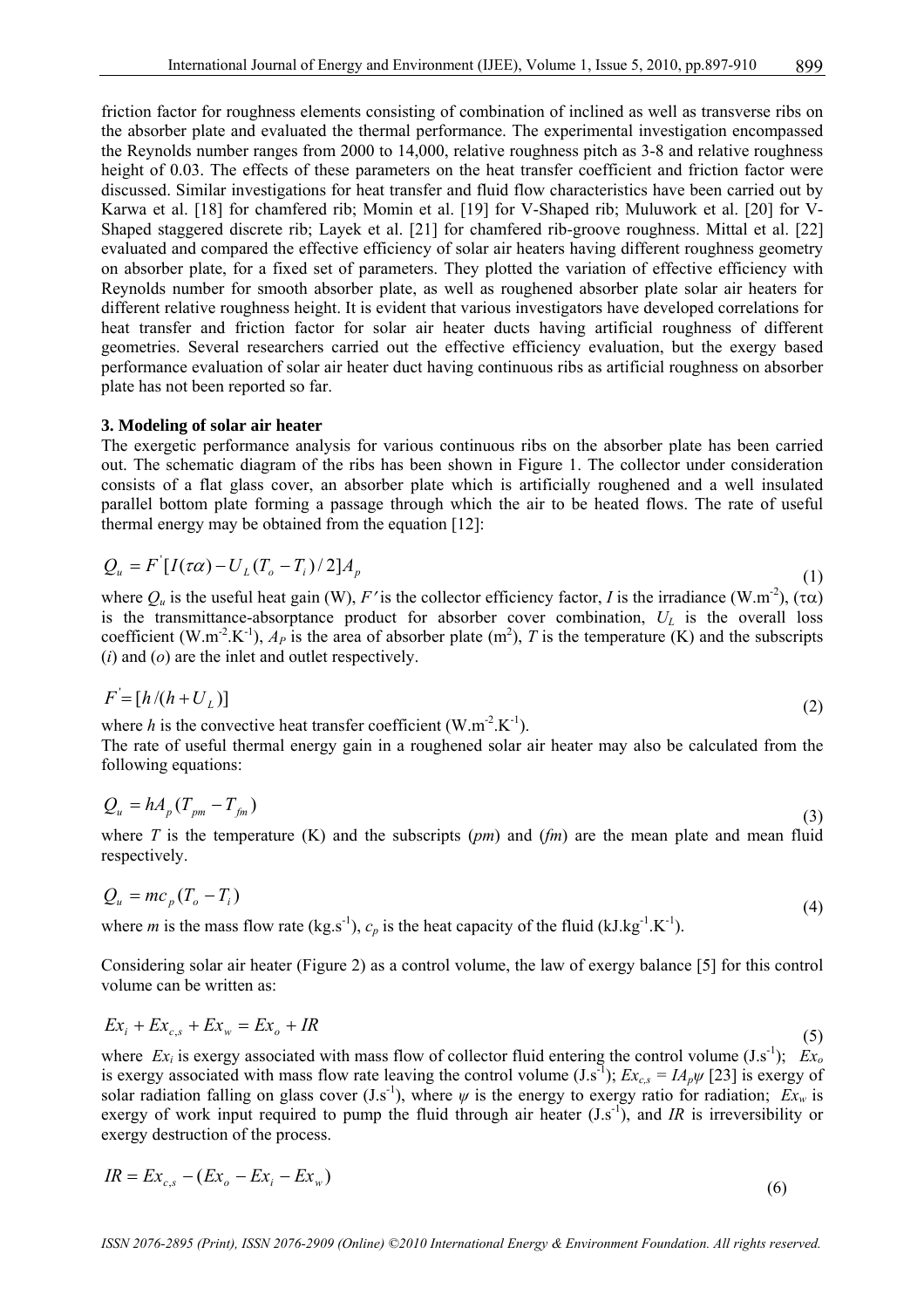

Figure 1. Roughness geometries: (a) small diameter protrusion wire [3], (b) angled circular rib [12], (c) wedge shaped rib [4], (d) rib-grooved [15], (e) arc shaped wire [16]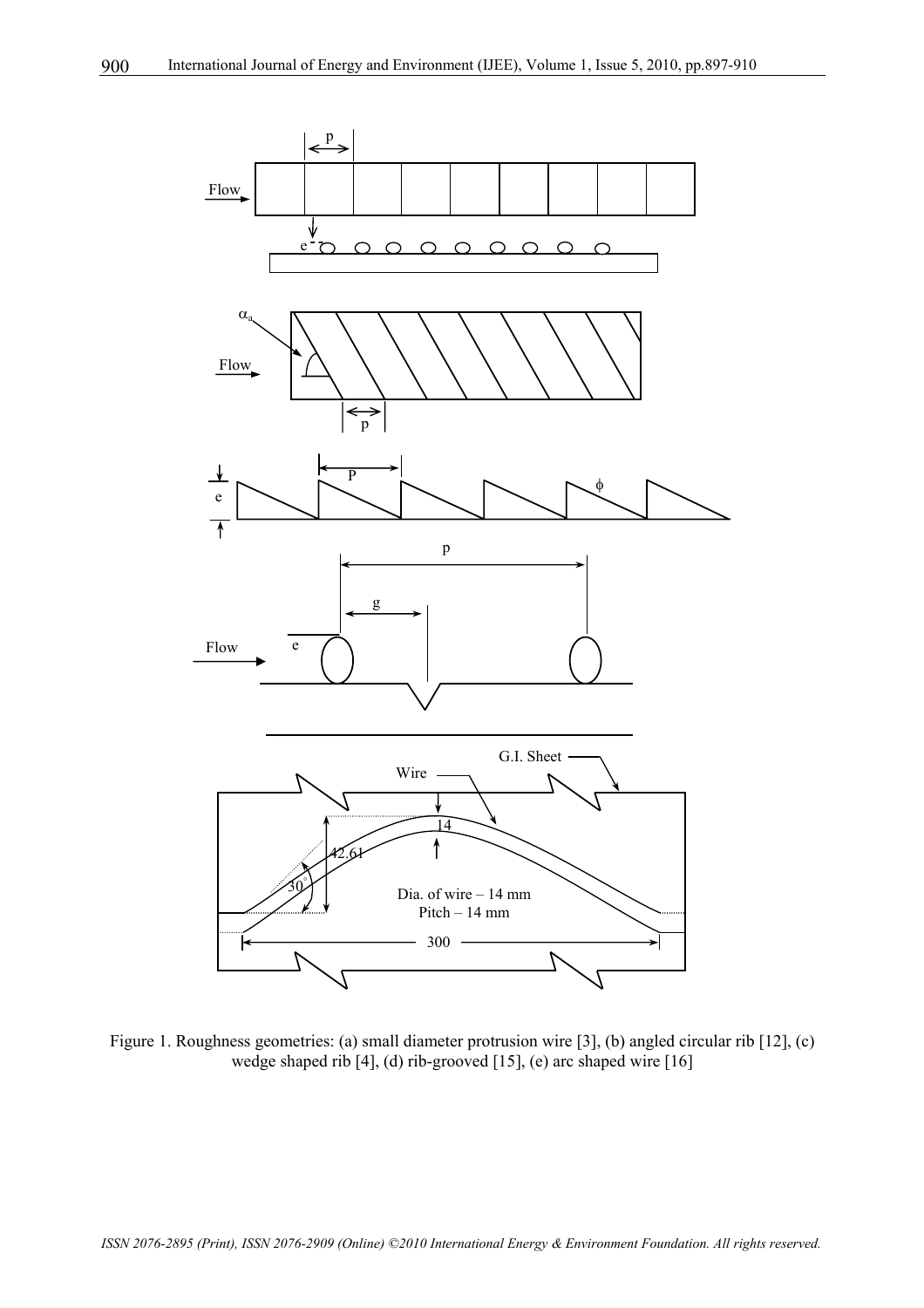

Figure 2. Flat plate solar air heater

The term in the bracket in Equation 6 represents the useful exergy or exergy output rate delivered by the solar collector. As the exergy of solar radiation falling on glass cover is fixed for a particular instant; thus minimization of irreversibility is equivalent to maximization of exergy output rate delivery of collector. For an incompressible fluid or perfect gas, the exergy or exergy output rate ' $Ex<sub>u</sub>$ ' (J.s<sup>-1</sup>) delivered by a solar collector can be written as:

$$
Ex_{u} = mc_{p}[(T_{o} - T_{i}) - T_{a}\ln(T_{o}/T_{i})] = Q_{u} - mc_{p}T_{a}\ln(T_{o}/T_{i})
$$
\n(7)

where  $T_a$  is the ambient temperature  $(K)$ .

The  $Ex_{\mu}$ , actual exergy rate delivered  $(J.s^{-1})$  considering pressure drop of collector fluid is:

$$
Ex_{u,p} = Ex_u - Ex_{d,p} \tag{8}
$$

where the exergy destruction due to pressure drop  $Ex_{d,p}(\text{J.s}^{-1})$  is:

$$
Ex_{d,p} = (T_a / T_i)W_p
$$
\n<sup>(9)</sup>

where  $W_p$  is the pump work (W);

$$
W_p = m\Delta_p / \eta_{pm} \rho \tag{10}
$$

where  $\Delta p$  is the pressure drop across collector length (N.m<sup>-2</sup>),  $\eta_{\text{pm}}$  is the pump-motor efficiency (= 0.85), and  $\rho$  is the density of air (kg.m<sup>-3</sup>).

The pressure loss ∆*p* through air heater duct is:

$$
\Delta p = (2fLV^2\rho)/d\tag{11}
$$

where f is the friction factor, L is the collector length  $(m)$ , V is the velocity of air in solar air heater duct  $(m.s<sup>-1</sup>)$ , and *d* is the equivalent diameter of air passage (m);

$$
d = 2WH / (W + H) \tag{12}
$$

where  $W$  is the collector width (m), and  $H$  is the solar air heater duct depth (m).

The values of heat transfer coefficient, *h* and friction factor, *f* for roughened and smooth solar air heaters have been determined from the correlations developed for heat transfer and friction factor by several investigators as given in Table 1.

The exergy efficiency of solar air heater based on second law of thermodynamics, by taking exergy of sun radiation [23], can be written as: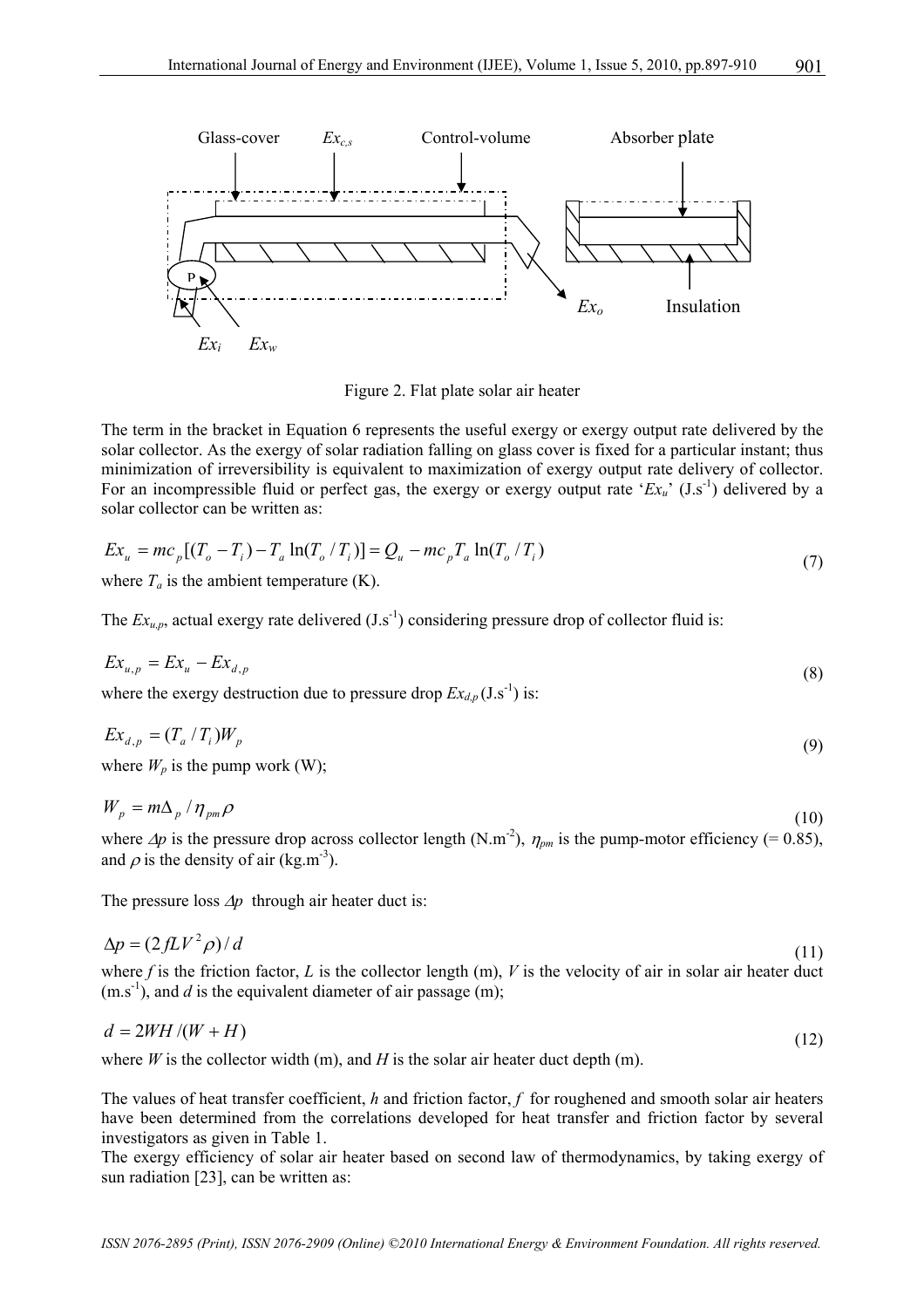$$
\eta_{Ex} = Ex_{u,p} / A_p I \psi = Ex_{u,p} / A_p I [1 - 4/3(T_a / T_s) + 1/3(T_a / T_s)^4]
$$
\n(13)

#### **4. Numerical calculations**

Numerical calculations have been carried out to evaluate the exergy efficiency for a collector configuration, system properties and operating parameters. The selected environmental and design conditions of the solar air heater and constant parameters considered under the present investigation are as given in Table 2. The heat gain and outlet temperature of air are calculated by using Equations 1, 2 and 4. The exergy output rate is calculated using Equations 7-12. The exergy efficiency is evaluated from Equation 13. The performance evaluation has been carried out for various values of relative roughness height ( $e/d$ ), irradiance (*I*) and overall heat loss coefficient ( $U_L$ ).

#### **5. Results and discussion**

The exergy efficiency of roughened as well as smooth absorber plate solar air heaters has been computed on the basis of second law of thermodynamics, by taking exergy of sun radiation [23]. For exergy efficiency of solar air heater, the relative roughness height (*e/d*) is considered as strong parameter of roughness element. Figures 3-10 have been prepared to show the effect of relative roughness height, irradiance and overall heat loss coefficient on exergy efficiency for the optimal values of other parameters suggested by various investigators. It can be observed from these Figures that for given values of roughness parameters, similar trend in variation of exergy efficiency is obtained with Reynolds number. The exergy efficiency decreases with Reynolds number and for higher values of Reynolds number it approaches zero, even becomes negative. This is due to the fact that the quality of collected heat decreases and pump work increases. It is also observed that exergy efficiency corresponding to higher values of roughness height is better in lower range of Reynolds number; however value of exergy efficiency is reversed in higher range of Reynolds number. This effect can be attributed to the fact that at lower Reynolds number, the increase in the friction losses in the duct is insignificant with increase in relative roughness height, while the increase in heat transfer from roughened surface is quite substantial due to increase of turbulence in the vicinity of roughened surface. Figures 3-6 shows the variation of exergy efficiency  $(\eta_{E_x})$  with *Re*, for various considered geometries. It is evident that exergy efficiency  $(\eta_{Ex})$  decreases as the *Re* increases. It is observed that at lower value of *Re* (=8000), rib-grooved ribs shows the better exergy efficiency. Then, up to 12000 *Re*, arc shaped wire as roughness element results in better exergetic performance. However, in higher range of *Re* (beyond 12000) the performance of smooth air heater is seen to be better than that of a roughened solar air heaters. The reason for this is that at higher *Re* the  $Ex_{d,p}$  approaches  $Ex_u$  due to increase in pumping power requirement. Figures 3 and 5 and Figures 4 and 6 shows the effect of irradiance (*I*) on exergy efficiency for a given relative roughness height and Reynolds number. These Figures show that the exergy efficiency of solar air heaters is high at higher value of irradiance (*I*). It is also observed from the Figures that with increment in overall heat loss coefficient  $(U_L)$ , the exergy efficiency decreases. Figures 7-10 shows the variation of exergy efficiency  $(\eta_{Ex})$  with *Re* for increased value of relative roughness height (*e/d*). It is observed from these Figures that at low *Re* (less than 12000), the exergy efficiency increases with increment in *e/d*. However, it starts decreasing rapidly at higher *Re* (beyond 12000). This is due to the fact that the rate of useful energy collected decreases, whereas the friction losses rise with increasing relative roughness height causing increased energy consumption. The effect of irradiance and overall heat loss coefficient is similar as discussed before (Figures 3-6). The exergy efficiency  $(\eta_{Ex})$  also follows the trend, of variation among various considered geometries, as indicated by Figures 3-6. For lower range of *Re* (up to 8000), ribgrooved ribs show better exergetic performance as compared to other geometries. For moderate value of *Re* (up to 12000), arc shaped wire as roughness element results in better exergy efficiency. Then, beyond 12000 *Re* value, smooth air heater is seen to be better than that of a roughened solar air heaters. But the trend of variation among various considered geometries is changed at higher value of *Re*. At higher *Re*, the  $\eta_{Ex}$  in general increases in the following sequence: small diameter protrusion wire, wedge shaped rib, rib-grooved, angled circular rib, arc shaped wire, smooth duct.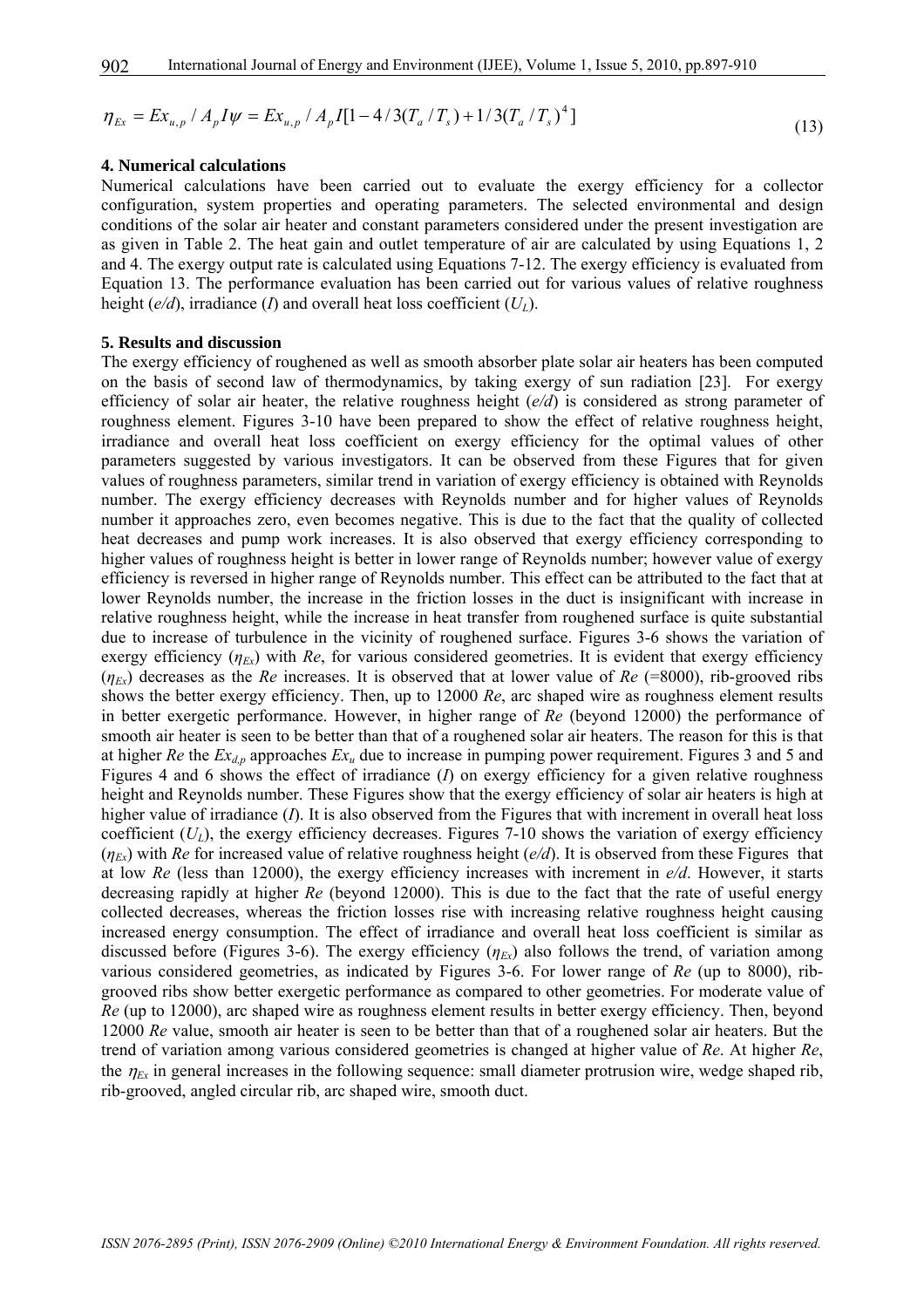| Authors                                                                | roughness<br>Type of              | parameters<br>Range of                                                                                   | Correlations                                                                                                                                                                                                                                                                                                                                                                                                                                                                                                                                                                                                                                                                                                                                                                                                                                                                                      |                                                                                                                                                                                           |
|------------------------------------------------------------------------|-----------------------------------|----------------------------------------------------------------------------------------------------------|---------------------------------------------------------------------------------------------------------------------------------------------------------------------------------------------------------------------------------------------------------------------------------------------------------------------------------------------------------------------------------------------------------------------------------------------------------------------------------------------------------------------------------------------------------------------------------------------------------------------------------------------------------------------------------------------------------------------------------------------------------------------------------------------------------------------------------------------------------------------------------------------------|-------------------------------------------------------------------------------------------------------------------------------------------------------------------------------------------|
|                                                                        |                                   |                                                                                                          | Heat transfer coefficient                                                                                                                                                                                                                                                                                                                                                                                                                                                                                                                                                                                                                                                                                                                                                                                                                                                                         | Friction factor                                                                                                                                                                           |
| Prasad and<br>Saini [3]                                                | protrusion wire<br>Small diameter | Re: 5000-50,000<br>$e/d: 0.02 - 0.033$<br>p/e: 10-20                                                     | $1+\sqrt{f/2}$ {4.5(e <sup>+</sup> )Pr <sup>0.57</sup> - 0.95(p/e) <sup>0.53</sup> }<br>f/2<br>$St =$                                                                                                                                                                                                                                                                                                                                                                                                                                                                                                                                                                                                                                                                                                                                                                                             | $f_r = \frac{[0.95(p/e)^{0.53} + 2.5 \ln(d/2e) - 3.75]^2}{[0.95(p/e)^{0.53} + 2.5 \ln(d/2e) - 3.75]^2}$<br>$\vec{f} = \frac{(W + 2B)f_s + Wf_s}{(W + 2B)f_s + Wf_s}$<br>$2(W+B)$<br>Where |
| Gupta et al.<br>$[12]$                                                 | Angled circular                   | Re: 5000-30,000<br>e/d: 0.020-0.053<br>p/e: 7.5 & 10<br>$\alpha_{\rm a}$ : 30°-90°                       | for $e^+$ < 35<br>$Nu_r = 0.0024(e/d)^{0.001} (W/H)^{-0.06} \text{Re}^{1.084}$<br>$\exp[-0.04(1-\alpha_a/60)^2]$                                                                                                                                                                                                                                                                                                                                                                                                                                                                                                                                                                                                                                                                                                                                                                                  | $f_r = 0.1911(e/d)^{0.196} (W/H)^{-0.093} \text{Re}^{-0.165}$                                                                                                                             |
|                                                                        |                                   |                                                                                                          | for $e^+$ > 35<br>$N u_t = 0.0071 (e/d)^{-0.24} (W/H)^{-0.028} \text{Re}^{0.88}$<br>$\exp[-0.475(1-\alpha_{\rm a}/60)^2]$                                                                                                                                                                                                                                                                                                                                                                                                                                                                                                                                                                                                                                                                                                                                                                         | $\exp[-0.993(1-\alpha_a/70)^2]$                                                                                                                                                           |
| Bhagoria et<br>al. [4]                                                 | Wedge-shaped                      | Re:3000-18,000<br>e/d:0.015-0.033<br>p/e < 12.12<br>$\phi$ 8,10,12,15<br>p/e:60.17<br>$\phi^{-1.0264} <$ | $\exp[-0.71\{\ln(p/\epsilon)\}^2(\phi/10)^{-0.018}\times \exp[-1.5\{\ln(\phi/10)\}^2]$<br>$Nu_r = 1.89 \times 10^{-4} \text{ Re}^{1.21}(e/d)^{0.426} (p/e)^{2.94}$                                                                                                                                                                                                                                                                                                                                                                                                                                                                                                                                                                                                                                                                                                                                | $f_r = 12.44 \text{Re}^{-0.18} (e/d)^{0.99} (p/e)^{-0.52} (\phi/10)^{0.49}$                                                                                                               |
| Jaurker et<br>al. [15]                                                 | Rib-grooved                       | e/d: 0.0181-0.0363<br>Re: 3000-21,000<br>p/e: 4.5-10<br>g/p: 0.3-0.7                                     | $\exp[-0.868\{\ln(p/e)\}^2\} (g/p)^{1.108}\times \exp[2.486\times$<br>$Nu_{r} = 0.002062 \text{Re}^{0.936} (e/d)^{0.349} (p/e)^{3.318} \times$<br>$\{\ln(g/p)^2\} + 1.406\{\ln(g/p)^3\}\}$                                                                                                                                                                                                                                                                                                                                                                                                                                                                                                                                                                                                                                                                                                        | $\exp[1.513\{\ln(g/p)^2\}+0.8662\{\ln(g/p)^3\}]$<br>$f_r = 0.001227 \text{Re}^{-0.199} (e/d)^{0.585} (p/e)^{7.19}$<br>$\exp[-1.854\{\ln(p/\it{e})\}^2]\times (g/\it{p})^{0.645}\times$    |
| Saini [16]<br>Saini and                                                | Arc shaped wire                   | $\alpha_a/90.0.33333.0.6666$<br>e/d:0.0213-0.0422<br>Re:2000-17,000<br>W/H:12<br>p/e:10                  | $Nu_r = 0.001047 \text{ Re}^{1.3186} (e/d)^{0.3772} (\alpha_a/90)^{-0.1198}$                                                                                                                                                                                                                                                                                                                                                                                                                                                                                                                                                                                                                                                                                                                                                                                                                      | $f_r = 0.14408 \text{Re}^{-0.17103} (e/d)^{0.1765} (\alpha_a/90)^{0.1185}$                                                                                                                |
| Boetler and<br>Blasius<br>Dittus-                                      | Smooth duct                       |                                                                                                          | $h_{\rm s} = 0.024(k/d) \times \mathrm{Re}^{0.8} \times \mathrm{Pr}^{0.4}$                                                                                                                                                                                                                                                                                                                                                                                                                                                                                                                                                                                                                                                                                                                                                                                                                        | $f_s = 0.085 \times Re^{-0.25}$                                                                                                                                                           |
| (m). The subscripts (s) and (r) are the rough and smooth respectively. |                                   |                                                                                                          | where (e/d) is the relative roughness height, (p/e) is the relative roughness pitch, (Re) is the Reynolds number, ( $\mathbb{R}$ ) is the average Stanton number, ( $\leftarrow$ ) is the average<br>friction factor, (W) is the collector width (m), (B) is the solar air heater duct height (m), (e <sup>+</sup> ) is the roughness Reynolds number $[=(e/d) \times (f/2)^{1/2} \times (Re)]$ , (Pr) is the Prandtl number,<br>(f) is the friction factor, (Nu) is the Nusselt number, $(\alpha_a)$ is the angle of attack of roughness elements ( $\degree$ ), (W/H) is the duct aspect ratio, $\phi$ is the wedge angle ( $\degree$ ), (g/p) is the<br>relative groove position, (h) is the convective heat transfer coefficient (W.m <sup>2</sup> .K <sup>-1</sup> ), (k) is the thermal conductivity of air (W.m <sup>3</sup> .K <sup>-1</sup> ), (d) is the equivalent diameter of passage |                                                                                                                                                                                           |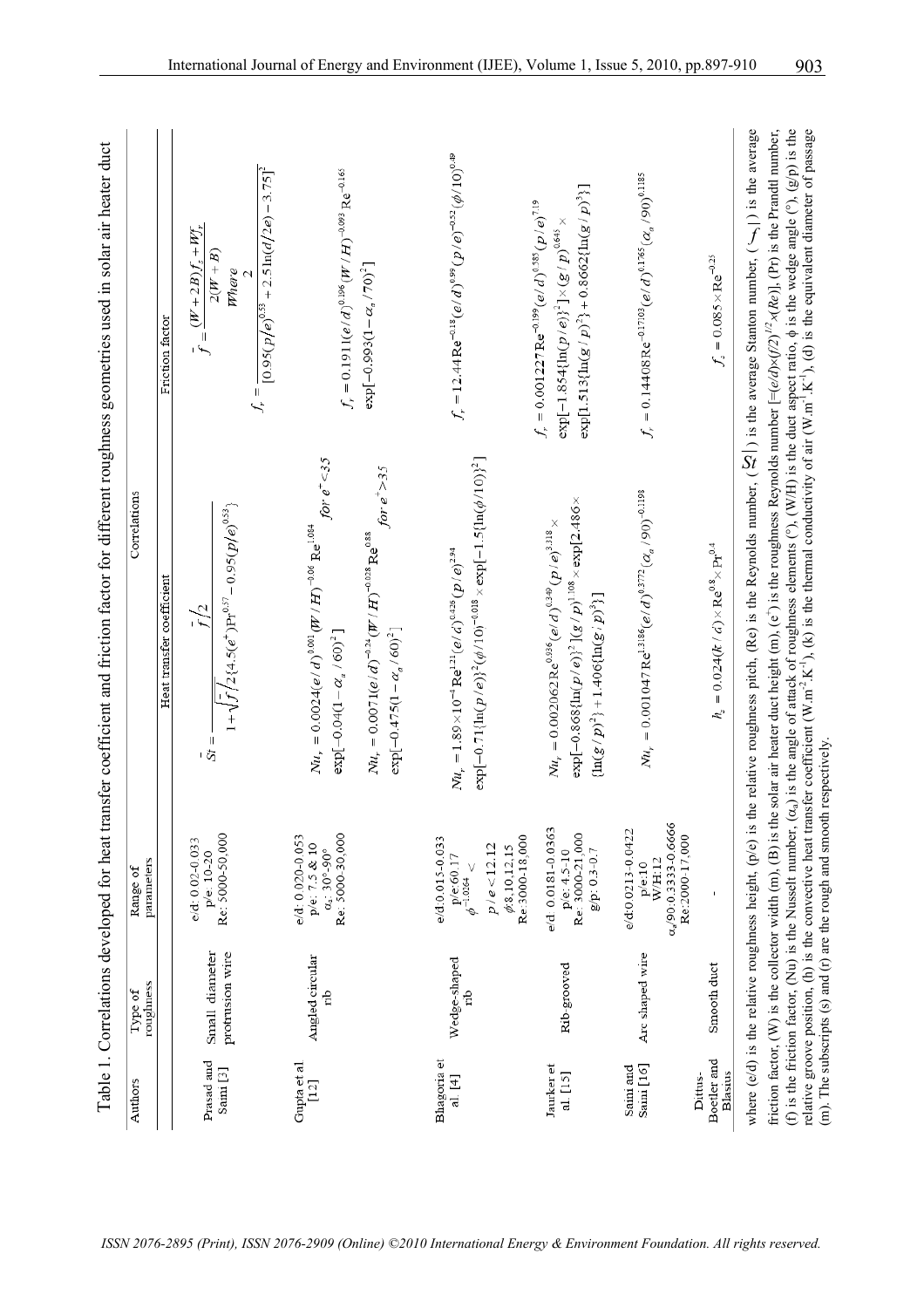| Collector parameters                                                  | Values        |
|-----------------------------------------------------------------------|---------------|
| Length, $L$ (mm)                                                      | 1000          |
| Width, W (mm)                                                         | 200           |
| Height, H (mm)                                                        | 20            |
| Irradiance, $I(W.m^{-2})$                                             | 800-1000      |
| Overall loss coefficient, $U_L$ (W.m <sup>-2</sup> .K <sup>-1</sup> ) | $5-10$        |
| Transmittance-absorbtance, $(\tau \alpha)$                            | 0.85          |
| Average inlet temperature of air, $T_i(K)$                            | 298           |
| Relative roughness height, e/d                                        | $0.02 - 0.04$ |
| Relative roughness pitch, p/e                                         | 10            |
| Reynolds number, Re                                                   | 2000-22,000   |

Table 2. Typical values of system and operating parameters



Figure 3. Variation of exergy efficiency with Reynolds number for various roughness geometries  $(\text{at } e/d = 0.02, I = 1000 \text{ W/m}^2 \text{ and } U_L = 5 \text{ W/m}^2 \text{-K})$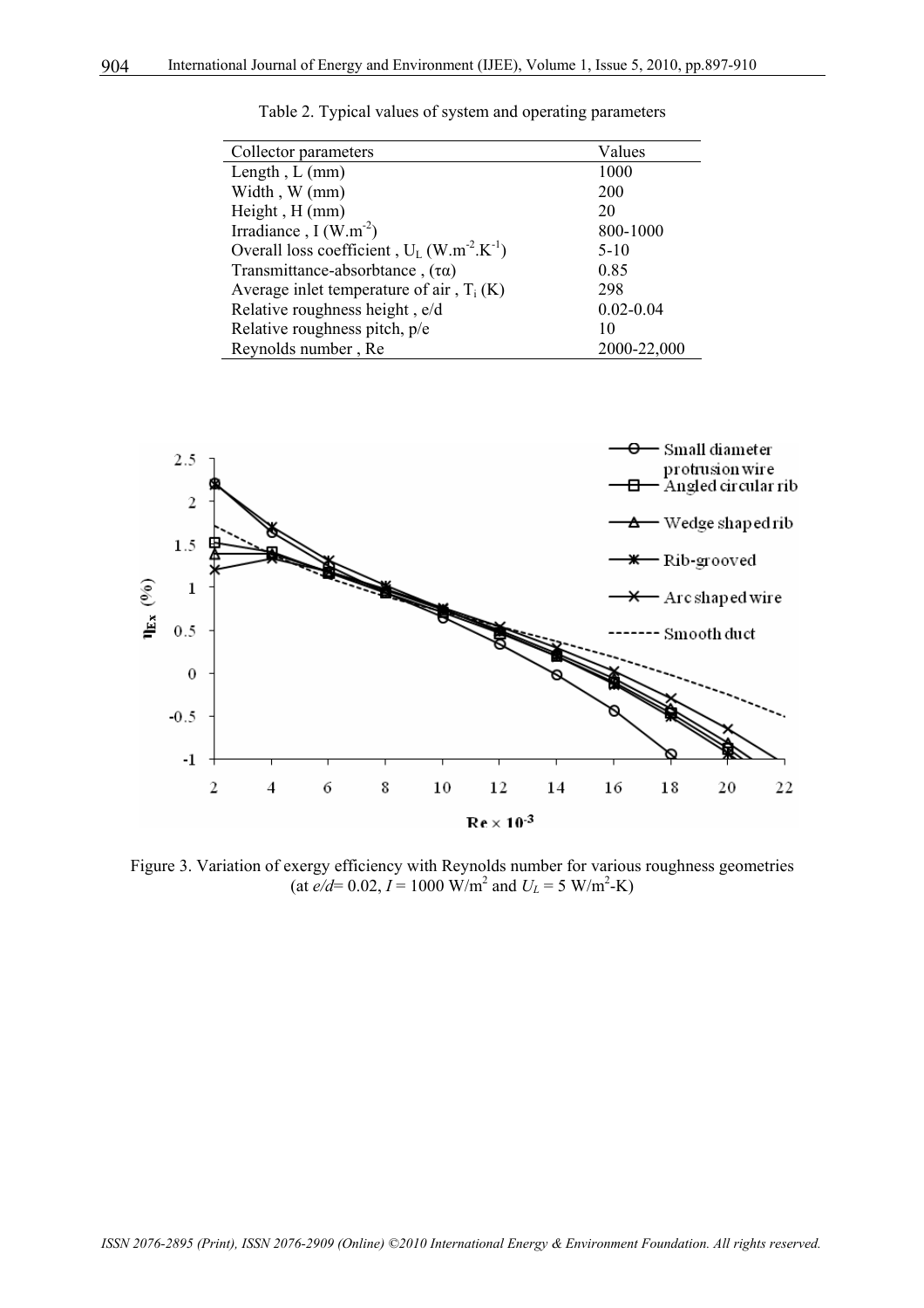

Figure 4. Variation of exergy efficiency with Reynolds number for various roughness geometries  $(at e/d = 0.02, I = 1000 W/m<sup>2</sup> and U<sub>L</sub> = 10 W/m<sup>2</sup>-K)$ 



Figure 5. Variation of exergy efficiency with Reynolds number for various roughness geometries (at *e/d*   $= 0.02, I = 800$  W/m<sup>2</sup> and  $U_L = 5$  W/m<sup>2</sup>-K)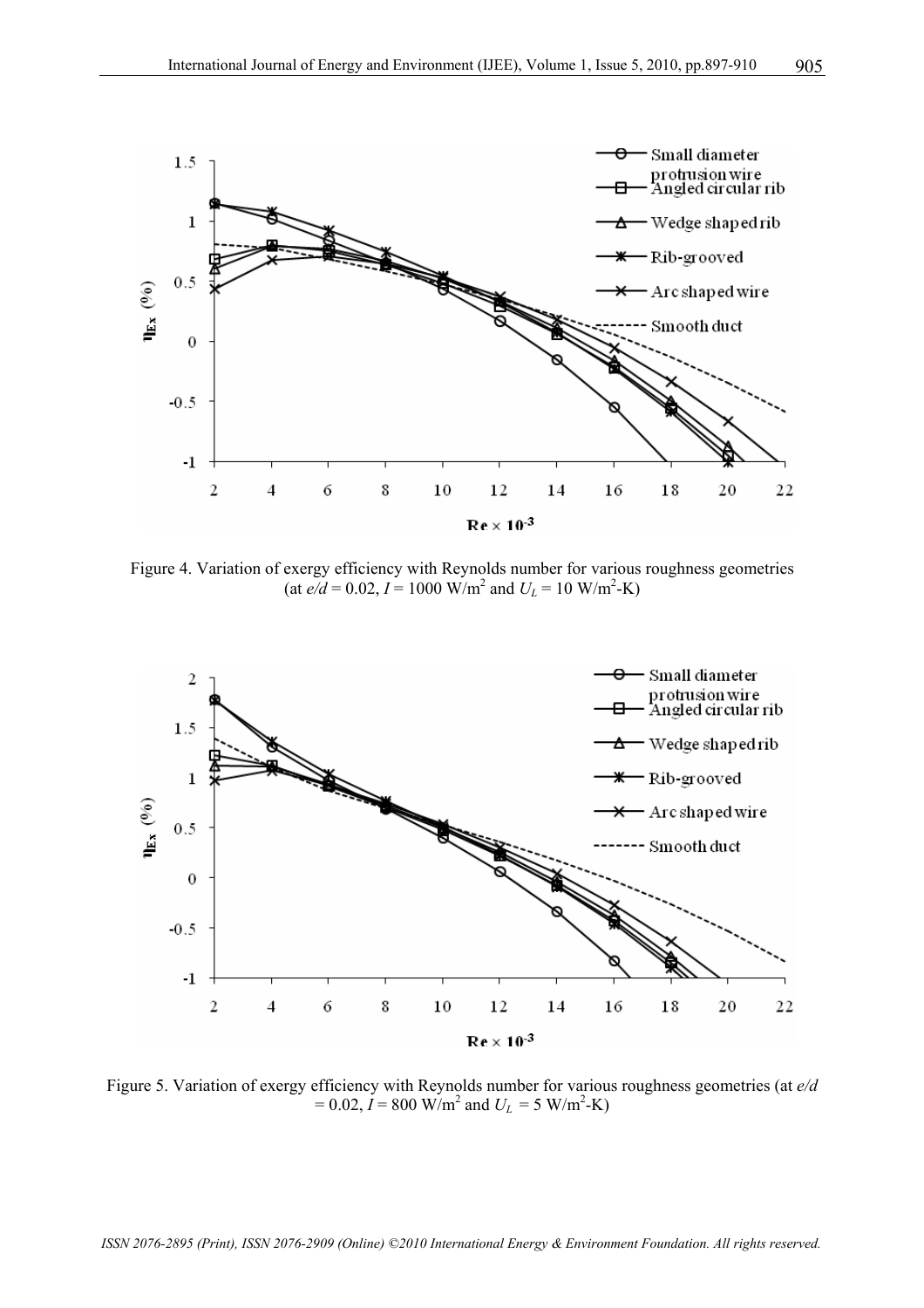

Figure 6. Variation of exergy efficiency with Reynolds number for various roughness geometries  $(at e/d = 0.02, I = 800 W/m<sup>2</sup> and U<sub>L</sub> = 10 W/m<sup>2</sup>-K)$ 



Figure 7. Variation of exergy efficiency with Reynolds number for various roughness geometries  $(at e/d = 0.035, I = 1000 \text{ W/m}^2 \text{ and } U_L = 5 \text{ W/m}^2\text{-K})$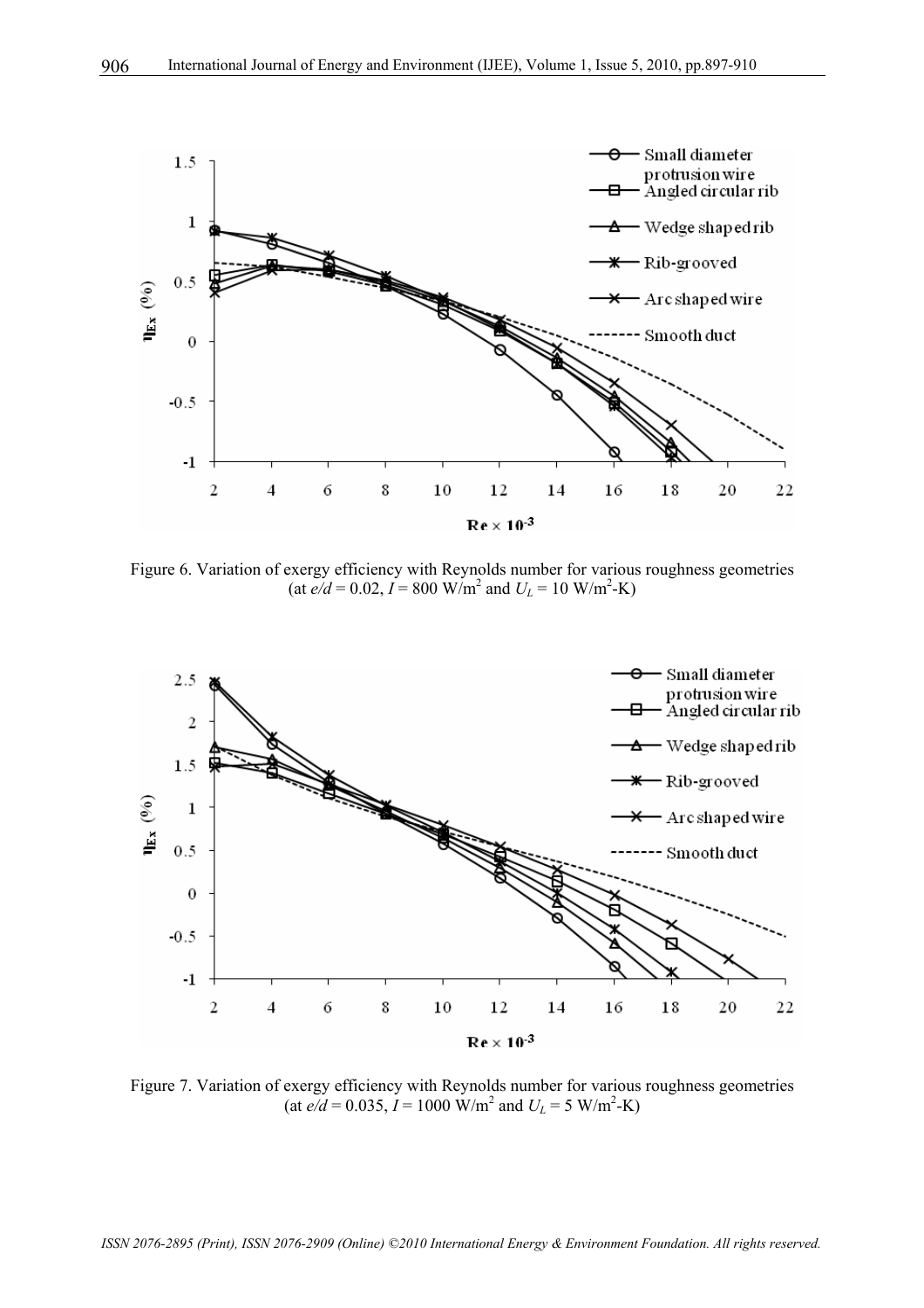

Figure 8. Variation of exergy efficiency with Reynolds number for various roughness geometries  $(at e/d = 0.035, I = 1000 W/m<sup>2</sup> and U<sub>L</sub> = 10 W/m<sup>2</sup>-K)$ 



Figure 9. Variation of exergy efficiency with Reynolds number for various roughness geometries  $(at e/d = 0.035, I = 800 \text{ W/m}^2 \text{ and } U_L = 5 \text{ W/m}^2\text{-K})$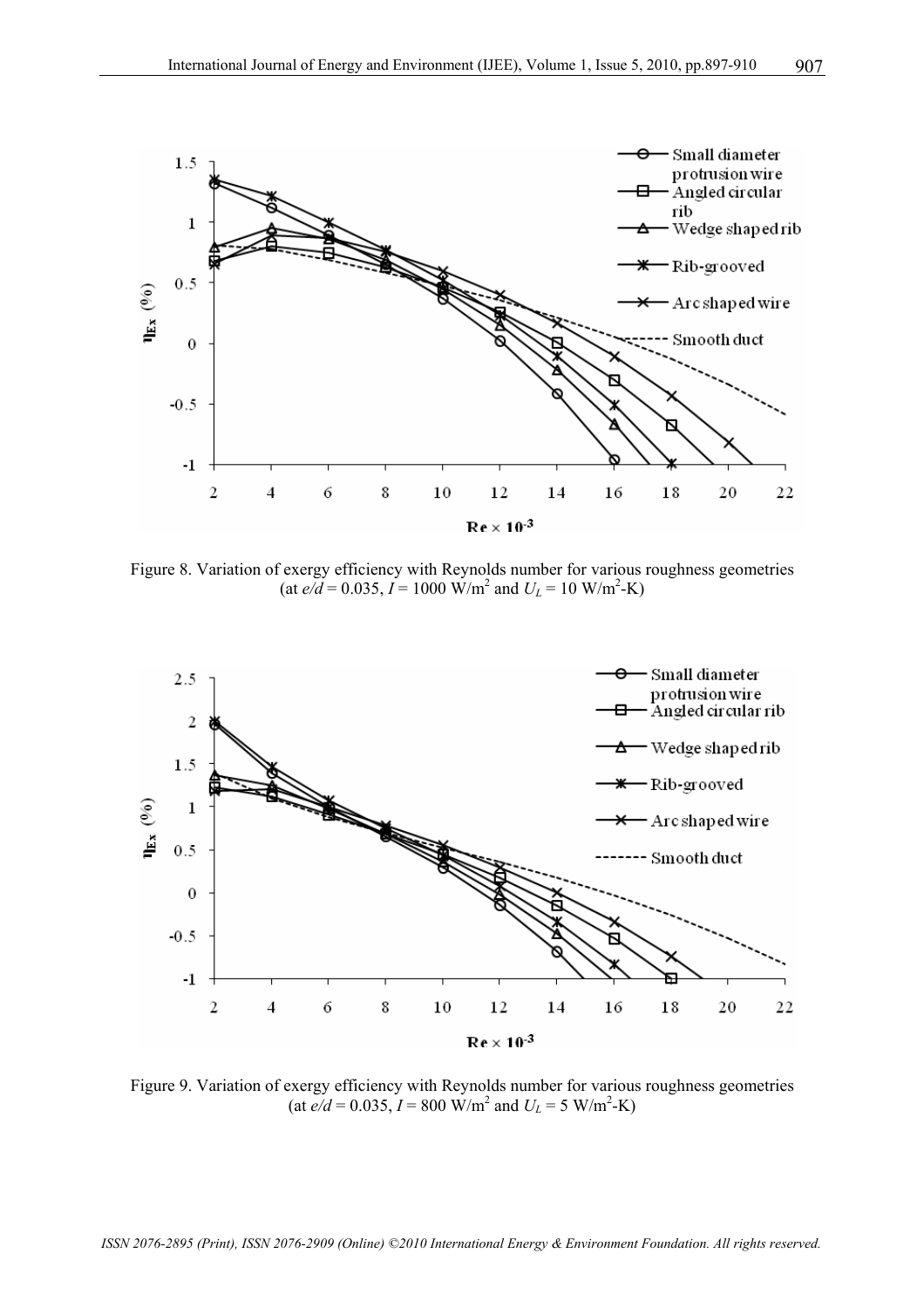

Figure 10. Variation of exergy efficiency with Reynolds number for various roughness geometries  $(at e/d = 0.035, I = 800 \text{ W/m}^2 \text{ and } U_L = 10 \text{ W/m}^2\text{-K})$ 

#### **8. Conclusion**

The exergy efficiency is improved by using roughened geometries in the duct of solar air heater. The exergy efficiency  $(\eta_{Fx})$  based criterion shows the better results at lower value of *Re*, at higher value of *Re*, the exergy efficiency becomes negative or exergy of pump work required exceeds the exergy of collected heat energy by solar air heater. Exergy analysis yields useful results and provides meaningful criterion for performance evaluation. There is not a single roughness geometry which gives best exergetic performance for whole range of Reynolds number. Solar air heater having rib-grooved and arc shaped wire as artificial roughness is found to have better exergy efficiency in the lower range of Reynolds number. However, smooth duct is found suitable in the higher range of Reynolds number.

#### **References**

- [1] Varun, Saini R.P., Singal S.K. A review on roughness geometry used in solar air heaters. Solar Energy. 2007, 81(11), 1340-1350.
- [2] Prasad K., Mullick S.C. Heat transfer characteristics of a solar air heater used for drying purpose. Applied Energy. 1985, 12(2), 83-93.
- [3] Prasad B., Saini J.S. Effect of artificial roughness on heat transfer and friction factor in a solar air heater. Solar Energy. 1988, 41(6), 555-560.
- [4] Bhagoria J.L., Saini J.S., Solanki S.C. Heat transfer coefficient and friction factor correlations for rectangular solar air heater duct having transverse wedge shaped rib roughness on the absorber plate. Renewable Energy. 2002, 25(3), 341-369.
- [5] Bejan A. Advanced engineering thermodynamics. Wiley Interscience Publishers, 1988.
- [6] Cengel Y.A., Boles M.A. Thermodynamics: An Engineering Approach. Tata McGraw Hill, 5th Edn, 2006.
- [7] Ozturk H.H., Demirel Y. Exergy based performance analysis of packed bed solar air heaters. International J. of Energy Research. 2004, 28(21-22), 423-432.
- [8] Geng L., Cengel Y.A., Turner R.H. Exergy analysis of a solar heating system. J. of Solar Energy Engineering. 1995, 117(3), 249-251.
- [9] Kurtbas I., Durmus A. Efficiency and exergy analysis of a new solar air heater. Renewable Energy. 2004, 29(9), 1489-1501.
- [10] Webb R.L., Eckert E.R.G., Goldstein, R.J. Heat transfer and friction in tubes with repeated rib roughness. International J. of Heat and Mass Transfer. 1971, 14(4), 601-617.